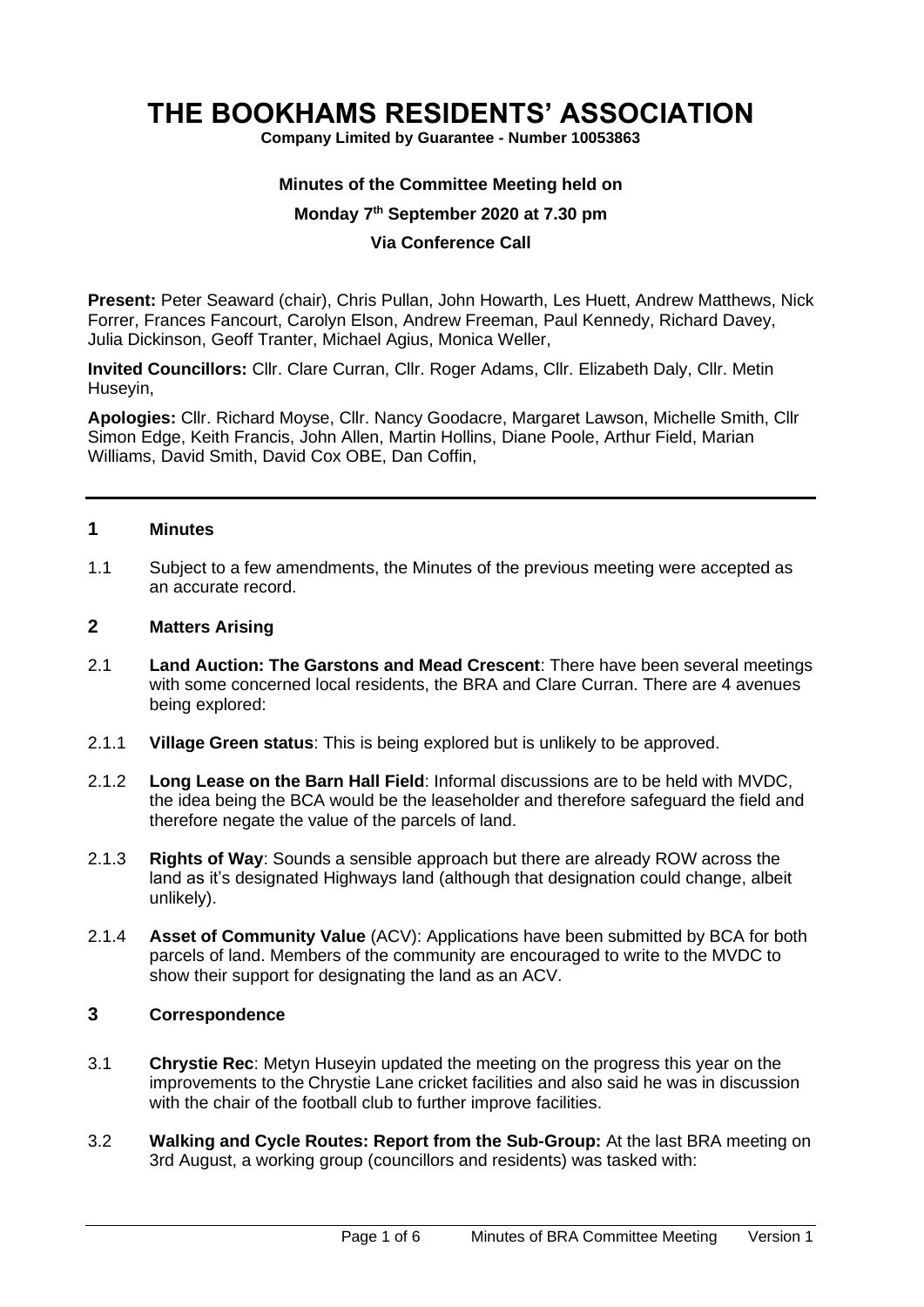- reviewing the problems faced by school children cycling to the Howard of Effingham School
- identifying "quick win" projects compliant with the criteria for Surrey CC's Emergency Active Travel and deliverable in September 2020 – to help pupils travel in more dispersed, COVID-friendly way.
- 3.2.1 A few days later, [Surrey CC announced](https://news.surreycc.gov.uk/2020/08/10/boost-for-cleaner-greener-travel-in-surrey/) that it had submitted its bid for Tranche 2 funding, and was inviting residents' input on the schemes to be considered for Tranche 3. Whilst it was disappointing to learn that Mole Valley's scheme [\(near Hookwood\)](https://surreycovidsoutheast.commonplace.is/schemes/proposals/a-217-westvale-park-to-gatwick-shared-cycle-footway-permanent-plans/details) only benefits a small number of MV residents, the working group believes there is an urgent need to find some quick wins if we are to avoid congestion being magnified by parents finding that their only option is to resort to their cars.
- 3.2.2 Children were able to return to school last week, but now they are mixing more widely, the working group is very keen to keep the whole community as safe as possible by finding ways to provide them with more dispersed, COVID-friendly travel options during the pandemic, which is expected to be with us for some time. Families are finding that they can no longer do things they took for granted, like sharing lifts, walking on site between junior and infant classrooms, and schools have even had to separate their mini-buses into 3 different age groups so children remain in their separate "bubbles".
- 3.2.3 The working group has held several productive meeting and has identified:
	- simple proposals, deliverable in weeks not months, that would join up and improve cycle provisions around Great and Little Bookham to provide continuous, safe, segregated cycle routes to The Howard of Effingham.
	- trickier issues that will require longer-term solutions, so we are inviting Officer input on how to resolve these challenges.
- 3.2.4 Current activity: Having missed out on Tranche 2, the working group now has the time to seek technical input from officers, and explain to them what's been considered and discounted to date. Once some professional feedback has been received the group will then be in a position to engage more widely with all stakeholders to share ideas, seek community feedback and to explore what the funding options will be.

# **4 Group Updates**

## 4.1 **Management Group:**

- 4.1.1 **AGM**: Scheduled for 17th September via Zoom. Agenda published and minutes of last year's AGM ready.
- 4.1.2 **Finance Update**: Chris Pullan reported that circa £1,760 had been received in subs, which is much less than in other years. He also reported that grants of £1,000 and £4,000 had been received from MVDC for Bookham Mask Tree and Lavender Catering respectively.

# 4.2 **Planning Group**

# 4.2.1 **Planning Applications**

- 4.2.2 The Planning Committee had considered 7 applications:
	- 9, Murrells Walk Certificate of Lawfulness for a proposed development in respect of the erection of a front porch and a single storey rear extension to the garage.
	- Land at The Garstons adjacent to 1, Stone Hill Close Nomination to have the land at The Garstons adjacent to 1 Stone Hill Close, Great Bookham as an Asset of Community Value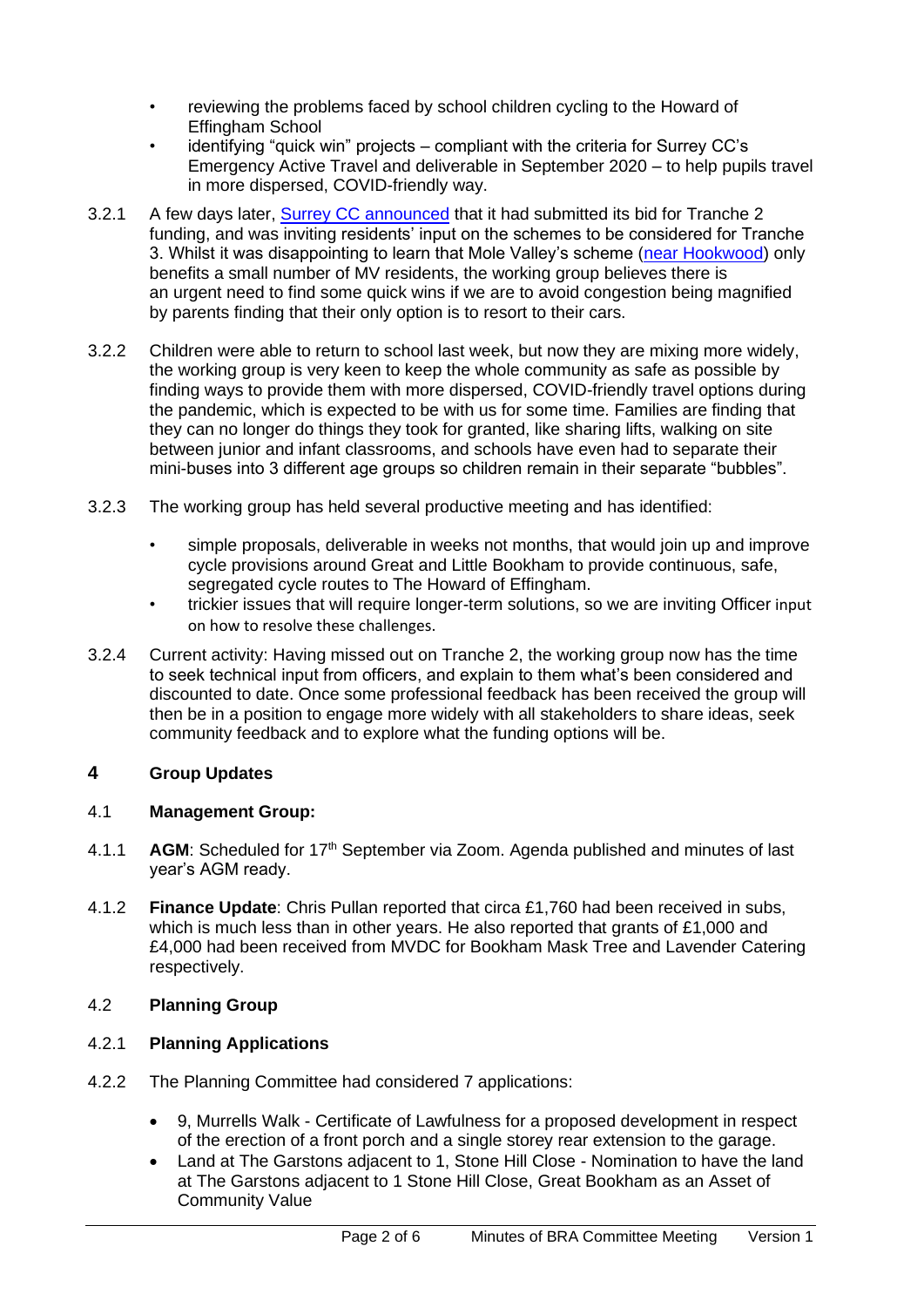- 22 Barrett Road, Fetcham Erection of Single storey rear extension to provide a self contained annex.
- 86, Little Bookham Street Prior notification for the change of use from office (Use Class B1a) to 1 No. residential unit (Use Class C3) and the erection of a single storey rear extension.
- 35, The Park Erection of a single-storey link extension to garage to include raising of existing roof with a new dormer bay window to provide additional accommodation, erection of a small pool plant room and extension to rear terrace.
- 48, Richmond Way, Fetcham Conversion of garage to habitable accommodation. and erection of pitched roof over.

## 4.2.3 **Planning the Future; Government White Paper**

- 4.2.4 The Government has published a White Paper called ["Planning for the Future"](Planning%20for%20the%20future). This sets out a number of proposals to simplify the planning process and pave the way for more housing to be built more quickly.
- 4.2.5 This includes simplifying the role of Local Plans, to focus on identifying land under three categories – Growth areas suitable for substantial development, and where outline approval for development would be automatically secured for forms and types of development specified in the Plan; Renewal areas suitable for some development, such as gentle densification; and Protected areas where development is restricted.
- 4.2.6 No one had fully read the White Paper so there was little discussion, but it will be discussed more fully at next month's meeting.

### 4.3 **Environment Group**

- 4.3.1 **Litter Pick & The Great British (Spring) September Clean**: Margaret Lawson reported that this delayed event will be taking place between 11th and 27th September. After much thought and discussions with Peter Seaward and others, we have decided to take part as individuals, rather than a group event. Many volunteers have been doing individual litter picks during lockdown anyway and litter-pickers are being asked to keep the bags of rubbish they collect during September and take a photo of themselves with the bags, and forward them to Les Huett. The idea is that a compilation can be made of these photos which can then be put on the website, social media etc. This would publicise the fact that Bookham residents are still doing their bit for the community. Equipment is available from Margaret.
- 4.3.2 **Wild Flowers:** Margaret also reported that a group of volunteers have been working hard to introduce wild flowers into some verges. When SCC have done the final cut of the year, the mowings need to be collected from the seeded verges. Volunteers are needed to help with raking up the material please. Please contact Diane Poole.

## 4.4 **Community Group**

- 4.4.1 **Churches Together**: Nil to report.
- 4.4.2 **Transport**: Keith Frances sent his apologies but wanted to mention that a revised train timetable started today  $(7<sup>th</sup>$  September) until the Friday 11 December 2020.

## 4.5 **Communications & Membership Group**

- 4.5.1 **Communication Activities**: Activities during August/September since last committee meeting.
	- Email campaign to support the BCA Garstons Planning Application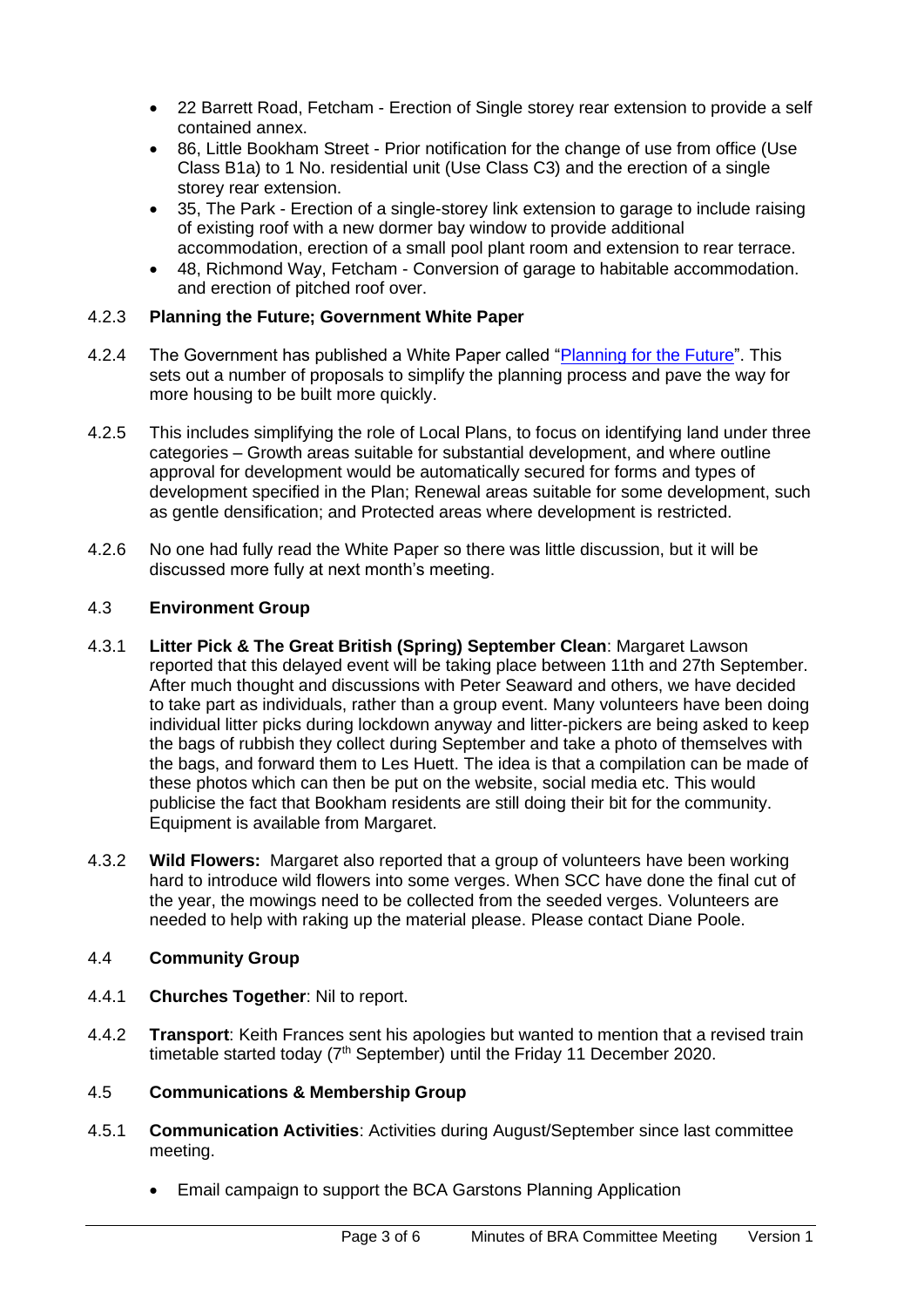- Website and Facebook posts on:
	- o Blue Hearts Have Been Planted
	- o BCA Garstons Planning Application
	- o Claire's Great Bookham Mask Tree
	- o Oak Processionary Moth Update #4
	- o Middlemead Road Newsletter
	- o Bookham Railway Station temporary bus stop
	- o AGM Notice
	- o Bookham Community Fridge has moved
- The BCA Planning Post was optimised to allow people to complete a form which had boiler plate text which they could edit prior to submission to MVDC. Once "Send" was pressed the email was automatically personalised with the senders credentials and emailed to MVDC. This has encouraged significantly more people to comment and as of Friday 4<sup>th</sup> September 157 people had commented.

#### 4.5.2 **Strategy**:

- To keep residents engaged with the BRA
- Maintain membership numbers and subscriptions
- Use Road Stewards and Noticeboards and third parties for physical media.
- Continue with digital communications which is proving an effective engagement channel
- 4.5.3 To deliver the strategy the Communications and Membership Team shall produce a campaign in print and digital media with the simple headline message along the lines of:
	- **"BRA - We are still here for you"**
	- **Backed up by: "The BRA needs your support - this is what we have been doing for Bookham"**

#### 4.5.4 **Print media** will consist of:

- Newsletter going to all households. (shorter than usual as we are just focusing on BRA activities) Messages inside on what we have done this year; what the BRA does on behalf of the village; A call to action on payment of subscriptions (including a QR code).
- Newsletters delivered by Road Stewards who will have the option to collect subs as normal / ask residents to drop off subs to their home or just deliver the Newsletter.
- Residents will be advised through the Newsletter distribution whether their Road Steward will be collecting
- Noticeboards will have the "Thank you Essential Workers" poster replaced with a new poster with the headline message; bullet points of news and what the BRA has done this year; call to action including QR code to pay subscriptions.
- Look Local free page with headline message and call to action.
- Bookham Bulletin with headline message and call to action.

#### 4.5.5 **Digital Campaign**

- Web site home page will be updated with headline message and existing payment button
- Optional Donation Button
- BRA Facebook page updated and cross post to I Live In Bookham
- E-mail campaign two versions: 1) People have paid 2) People who haven't paid

## 4.5.6 **Additional Membership Payment Options**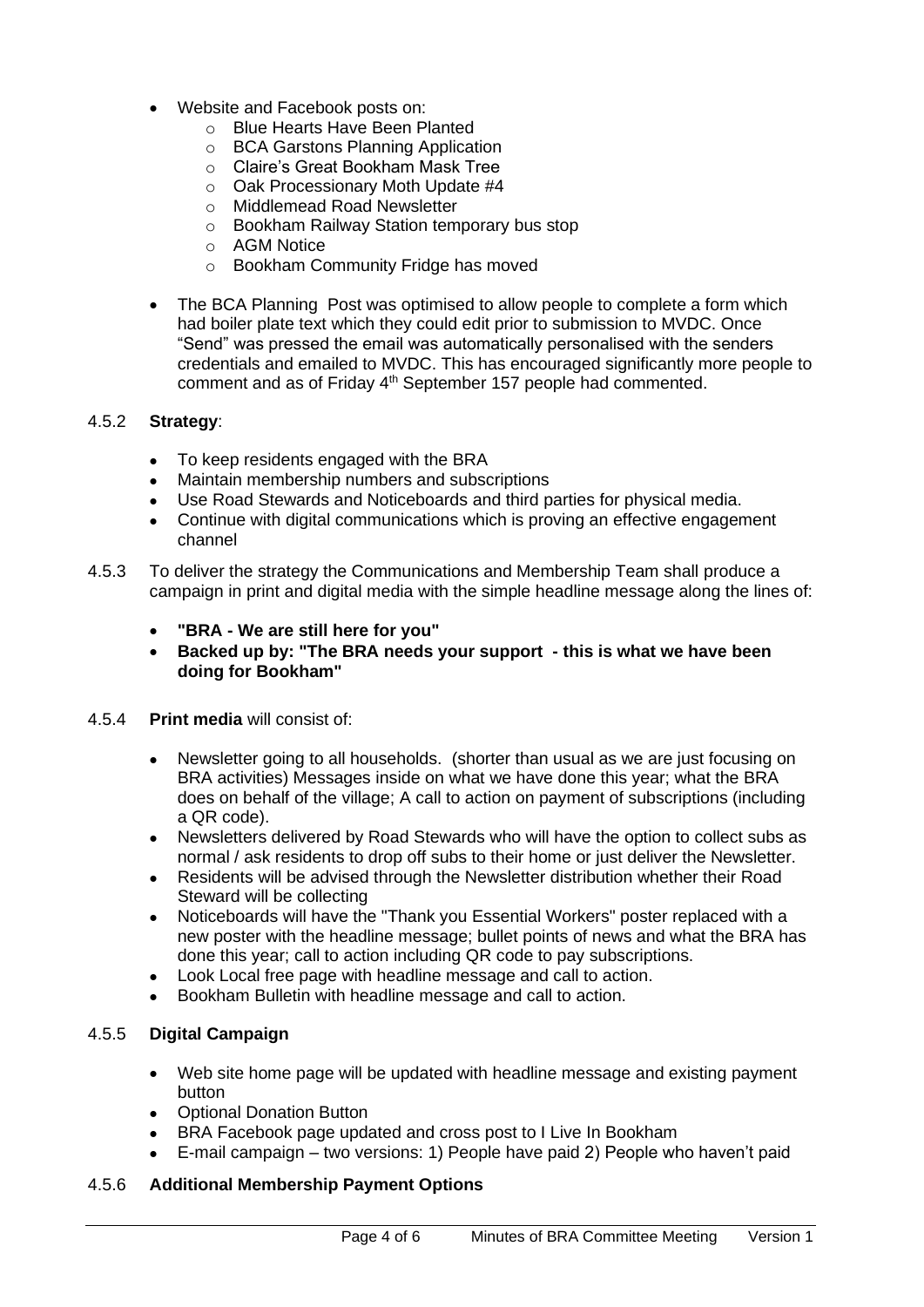- If residents are unable to use online payment we can now take payment over the phone.
- Residents can call 0300 030 9890 and the announcement will ask people to leave their name and phone number and a phrase that we can use to identify ourselves when calling back to take their payment details.
- No card details are retained.

# 4.5.7 **Timeline**:

## **September**

- Produce content
- Plan update to Road Stewards
- Order print.
- Look Local content submitted (free entry submission)
- Bookham Bulletin

# **October**

- Newsletters delivered to Road Stewards.
- Web site, Facebook and phone line message updated.
- E-mail campaigns to those we have identified have and haven't paid.

# **November**

• Follow up email campaign to those who haven't paid.

## **Under Consideration**

- Village collection point for people to drop off cash.
- Gazebo on High Street on a Saturday morning

# 4.6 **Business Group** - Nil to report.

# **5 Any Other Business**

5.1 **Vehicle Activated Signs**: It was reported that some progress had been made. A joint venture with Fetcham RA, using CIL monies, seems viable. There are some issues that need addressing, mainly as to who should purchase and manage them. Officers at MVDC and SCC suggest SCC should be responsible although further clarification is being sought as to whether SCC would maintain and repair if they were vandalised, and whether the RAs would be able to determine where they are located and when they are moved. A further update will be provided at the next meeting.

# 5.2 **Unitary Authority**

- 5.2.1 It was noted that the Government will be introducing a White Paper in the autumn that will invite applications for the creation of new Unitary Authorities (UA). This has already been in the local news with suggestions that there could be one UA covering Surrey, i.e. all 11 district/borough councils, plus SCC, would be dissolved and a new UA created, the idea being a more efficient service.
- 5.2.2 There are alternative suggestions with perhaps 2 or 3 UAs across Surrey but this would have a significant impact of certain Surrey-wide services such as children's services.
- 5.2.3 The discussion that ensued covered issues such as loss of local representation and accountability (fewer councillors covering larger areas would probably mean councillors not being able to attend as many meetings, e.g. the BRA meeting, and perhaps limited ability to take on case work); the possible creation of Town and Parish Councils and whether local people could realistically stand to be a councillor as it is likely to be a parttime role with daytime meetings.